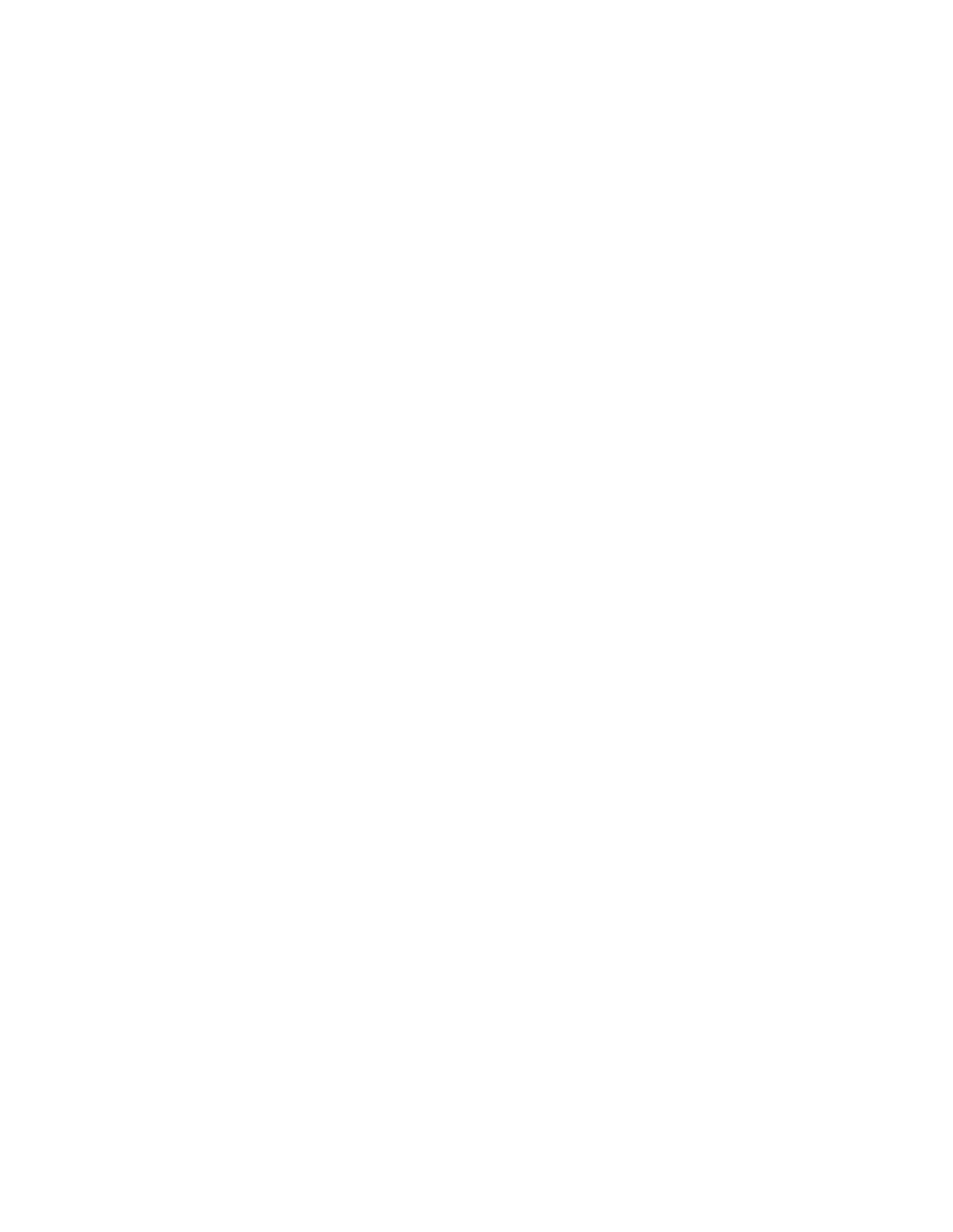# **TECHNICAL REPORT DOCUMENTATION PAGE**

|                               | 1. Report No.<br>FHWA-PA-2009-011-RP 2006-051                                                                                                      | 2. Government Accession No.                                                                                                                                                                                                                                                                                                                                                      | 3. Recipient's Catalog No.                              |                                                                                               |  |  |  |
|-------------------------------|----------------------------------------------------------------------------------------------------------------------------------------------------|----------------------------------------------------------------------------------------------------------------------------------------------------------------------------------------------------------------------------------------------------------------------------------------------------------------------------------------------------------------------------------|---------------------------------------------------------|-----------------------------------------------------------------------------------------------|--|--|--|
|                               |                                                                                                                                                    |                                                                                                                                                                                                                                                                                                                                                                                  |                                                         |                                                                                               |  |  |  |
|                               | 4. Title and Subtitle                                                                                                                              |                                                                                                                                                                                                                                                                                                                                                                                  | 5. Report Date                                          |                                                                                               |  |  |  |
|                               | <b>Evaluation of Prismo Imprint</b>                                                                                                                |                                                                                                                                                                                                                                                                                                                                                                                  | May 2009                                                |                                                                                               |  |  |  |
|                               |                                                                                                                                                    |                                                                                                                                                                                                                                                                                                                                                                                  | 6. Performing Organization Code                         |                                                                                               |  |  |  |
|                               | 7. Author(s)                                                                                                                                       |                                                                                                                                                                                                                                                                                                                                                                                  | 8. Performing Organization Report No.                   |                                                                                               |  |  |  |
|                               | Sheri Little and Gary Hartman, P.E.                                                                                                                |                                                                                                                                                                                                                                                                                                                                                                                  | RP #2006-051                                            |                                                                                               |  |  |  |
|                               | 9. Performing Organization Name and Address                                                                                                        |                                                                                                                                                                                                                                                                                                                                                                                  | 10. Work Unit No.                                       |                                                                                               |  |  |  |
|                               | Pennsylvania Department of Transportation<br>Bureau of Construction and Materials - ETI Division<br>Materials Testing Laboratory DGS Annex Complex |                                                                                                                                                                                                                                                                                                                                                                                  | 11. Contract or Grant No.                               |                                                                                               |  |  |  |
|                               | 81 Lab Lane, Harrisburg, Pa 17110-2543                                                                                                             |                                                                                                                                                                                                                                                                                                                                                                                  |                                                         |                                                                                               |  |  |  |
|                               | 12. Sponsoring Agency Name and Address                                                                                                             |                                                                                                                                                                                                                                                                                                                                                                                  | 13. Type of Report and Period Covered                   |                                                                                               |  |  |  |
|                               | Pennsylvania Department of Transportation                                                                                                          |                                                                                                                                                                                                                                                                                                                                                                                  | <b>Final Report</b>                                     |                                                                                               |  |  |  |
|                               | Bureau of Planning and Research - Research Division<br>P.O. Box 3555, Harrisburg, Pa 17105-3555                                                    |                                                                                                                                                                                                                                                                                                                                                                                  | May 2006 - May 2009                                     |                                                                                               |  |  |  |
|                               | Federal Highway Administration<br>228 Walnut Street, Room 508, Harrisburg, Pa 17101-1720                                                           |                                                                                                                                                                                                                                                                                                                                                                                  | 14. Sponsoring Agency Code                              |                                                                                               |  |  |  |
|                               | <b>15. Supplementary Notes</b>                                                                                                                     |                                                                                                                                                                                                                                                                                                                                                                                  |                                                         |                                                                                               |  |  |  |
|                               | Program Manager: Brandon Motuk, P.E.                                                                                                               |                                                                                                                                                                                                                                                                                                                                                                                  | Organization: Pennsylvania Department of Transportation |                                                                                               |  |  |  |
| Project Manager: Sheri Little |                                                                                                                                                    |                                                                                                                                                                                                                                                                                                                                                                                  | <b>Bureau of Construction and Materials</b>             |                                                                                               |  |  |  |
|                               | 16. Abstract                                                                                                                                       |                                                                                                                                                                                                                                                                                                                                                                                  |                                                         |                                                                                               |  |  |  |
|                               |                                                                                                                                                    | The purpose of this research project is to evaluate the constructability and performance of Prismo Imprint synthetic overlays<br>(manufacturer later changed to Ennis Paint, Inc.). Imprint is being evaluated as an alternative to brick pavers. This product<br>can be installed in a few hours compared to days with brick pavers.                                            |                                                         |                                                                                               |  |  |  |
|                               |                                                                                                                                                    |                                                                                                                                                                                                                                                                                                                                                                                  |                                                         |                                                                                               |  |  |  |
|                               |                                                                                                                                                    | Imprint is a hot applied wearing course comprising of a synthetic asphalt based compound, incorporating pigment, graded<br>rubber granules and granite aggregate, reinforced with metal and glass fibers.                                                                                                                                                                        |                                                         |                                                                                               |  |  |  |
|                               |                                                                                                                                                    | The top layer of asphalt within the crosswalk area is milled. The molten imprint material is placed on the pavement and spread<br>with a heated iron. Fine sand is spread over the recently laid asphalt, and then a metal mold is used to press the brick design.                                                                                                               |                                                         |                                                                                               |  |  |  |
|                               | to the crosswalk.                                                                                                                                  | The Imprint can be installed quickly and easily. The product's performance depends on the condition of the underlying<br>pavement. The Imprint crosswalk is exhibiting some reflective cracking, but the pavement prior to milling had extensive<br>alligator cracking with rutting. The road condition of the Imprint crosswalk is improved compared to the pavement leading up |                                                         |                                                                                               |  |  |  |
|                               | 17. Key Words                                                                                                                                      |                                                                                                                                                                                                                                                                                                                                                                                  | <b>18. Distribution Statement</b>                       |                                                                                               |  |  |  |
|                               | Synthetic imprint overlay, crosswalk, traffic control devise, decorative<br>wearing surface, synthetic asphalt, metal molds                        |                                                                                                                                                                                                                                                                                                                                                                                  | the public through the National Technical               | No restrictions. This document is available to<br>Information Service, Springfield, VA 22161. |  |  |  |
|                               | 19. Security Classif. (of this report)                                                                                                             | 20. Security Classif. (of this page)                                                                                                                                                                                                                                                                                                                                             | 21. No. of Pages                                        | 22. Price                                                                                     |  |  |  |
|                               | None                                                                                                                                               | None                                                                                                                                                                                                                                                                                                                                                                             |                                                         |                                                                                               |  |  |  |
|                               | Form DOT F 1700.7 (8-72)                                                                                                                           |                                                                                                                                                                                                                                                                                                                                                                                  | 10                                                      | Reproduction of completed page authorized                                                     |  |  |  |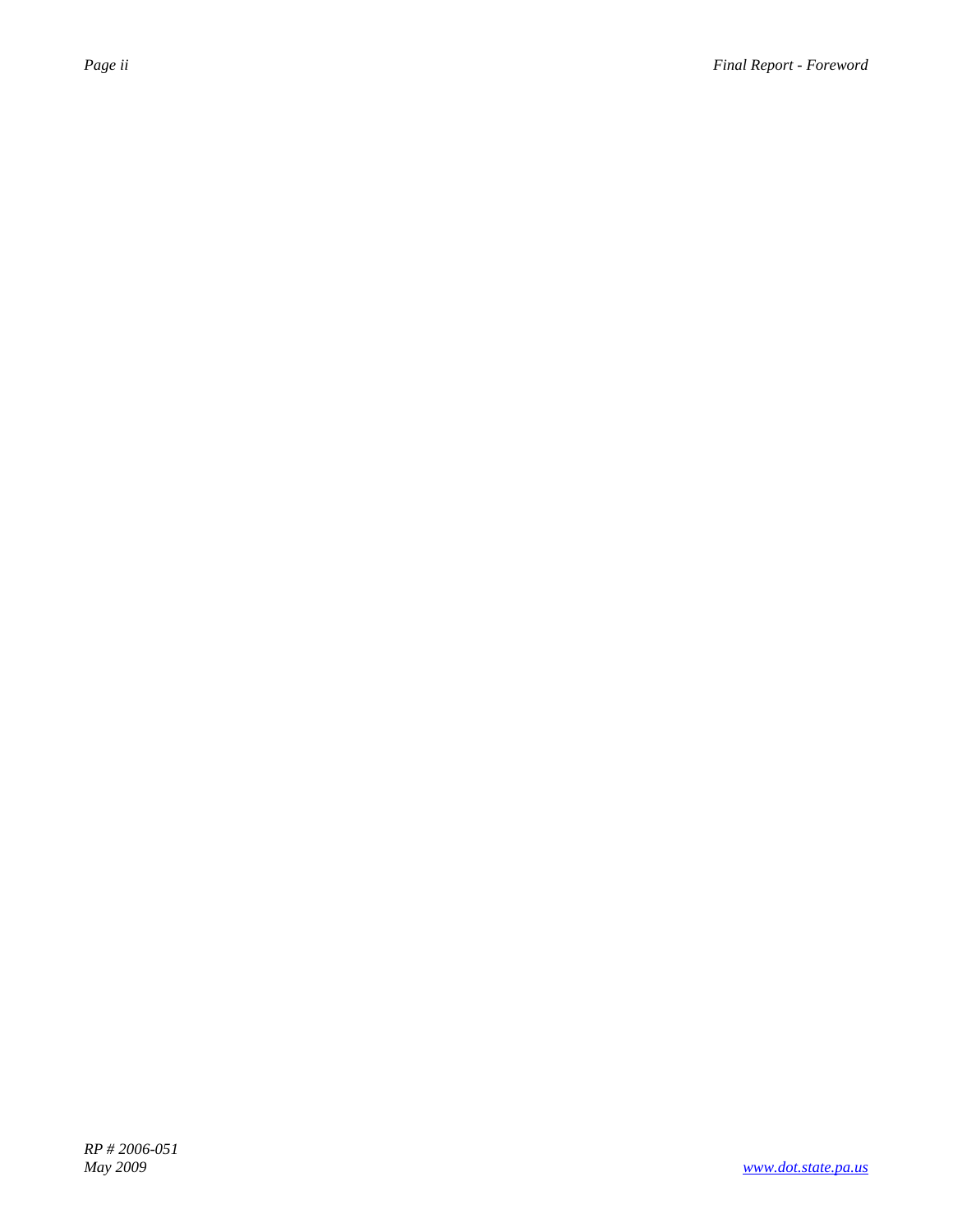#### **DISCLAIMER**

"The contents of this report reflect the views of the authors who are responsible for the facts and the accuracy of the data presented herein. The contents do not necessarily reflect the official views or the policies of the Pennsylvania Department of Transportation or the Federal Highway Administration. This report does not constitute a standard, specification, or regulation. The Pennsylvania Department of Transportation or the Federal Highway Administration does not endorse products, equipment, processes, or manufacturers. Trademarks or manufacturers names appear herein only because they are considered essential to the objective of this report."

#### **ACKNOWLEDGEMENTS**

The authors would like to thank Prismo for donating the material that was used for this research project. This study will help to evaluate the installation and performance of the material.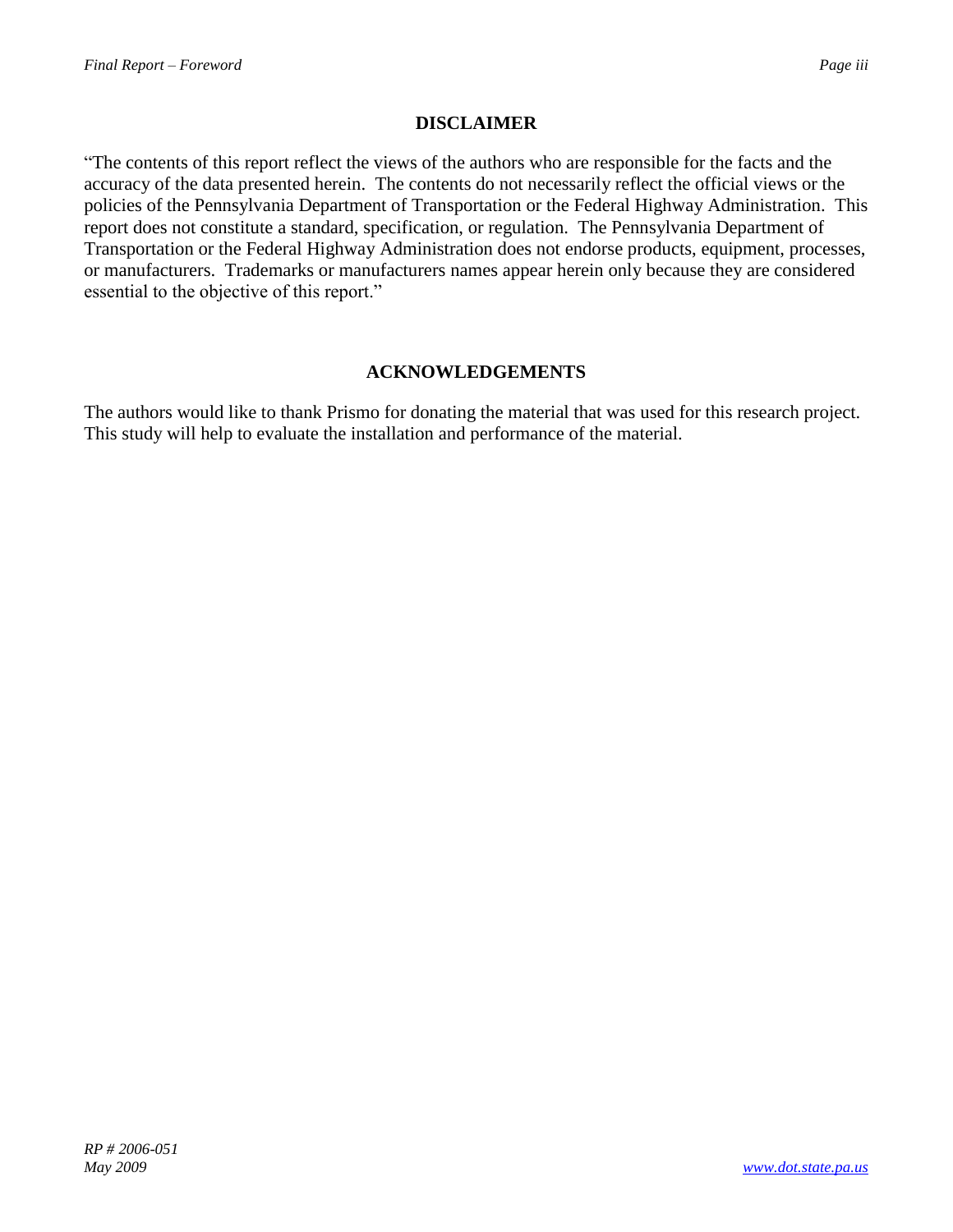**Research Project # 2006-051 Evaluation of Prismo Imprint**

> **Final Report May 2009**

**Prepared by: Sheri Little and Gary Hartman, P.E.**

**Conducted by:**

**Evaluations and Research Section Engineering Technology and Information Division Bureau of Construction and Materials Pennsylvania Department of Transportation**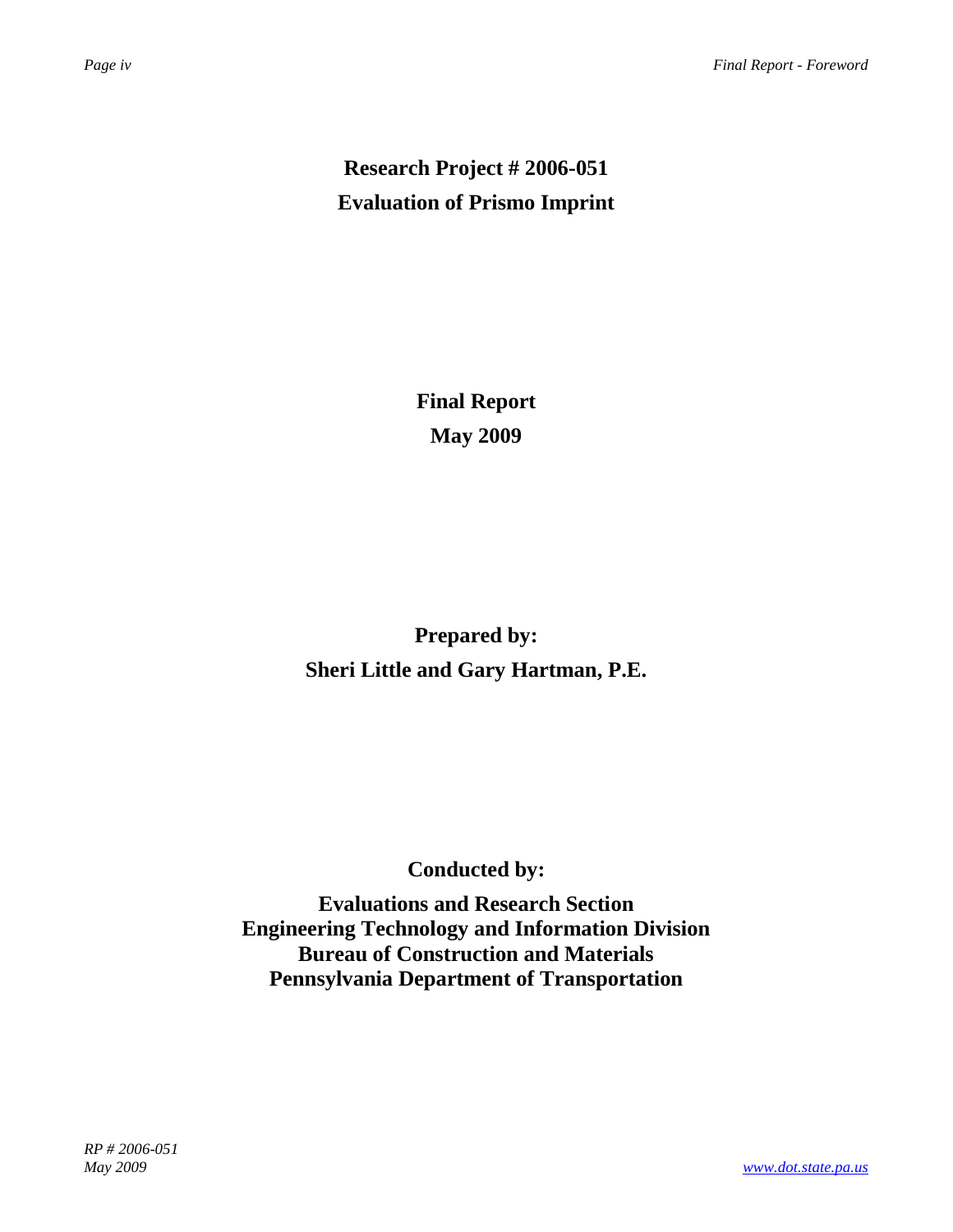| <b>METRIC CONVERSION FACTORS</b> |                                           |                            |  |  |  |  |
|----------------------------------|-------------------------------------------|----------------------------|--|--|--|--|
| <b>Convert From</b>              | To                                        | <b>Multiply By</b>         |  |  |  |  |
| Length                           |                                           |                            |  |  |  |  |
| Foot                             | Meter $(M)$                               | 0.3048                     |  |  |  |  |
| Inch                             | Millimeter (mm)                           | 25.4                       |  |  |  |  |
| Yard                             | Meter (M)                                 | 0.9144                     |  |  |  |  |
| Mile (Statute)                   | Kilometer(KM)                             | 1.609                      |  |  |  |  |
|                                  | Area                                      |                            |  |  |  |  |
| <b>Square Foot</b>               | Square Meter $(M^2)$                      | 0.0929                     |  |  |  |  |
| Square Inch                      | Square Centimeter $(CM2)$                 | 6.451                      |  |  |  |  |
| Square Yard                      | Square Meter $(M^2)$                      | 0.8361                     |  |  |  |  |
|                                  | <b>Volume</b>                             |                            |  |  |  |  |
| <b>Cubic Foot</b>                | Cubic Meter $(M^3)$                       | 0.02832                    |  |  |  |  |
| Gallon (U.S. Liquid)             | Cubic Meter $(M^3)$                       | 0.003785                   |  |  |  |  |
| Gallon (CAN. Liquid)             | Cubic Meter $(M^3)$                       | 0.004646                   |  |  |  |  |
| Ounce (U.S. Liquid)              | Cubic Centimeter $(CM^3)$                 | 29.57                      |  |  |  |  |
|                                  | <b>Mass</b>                               |                            |  |  |  |  |
| Ounce-Mass (AVDP)                | Gram(G)                                   | 28.35                      |  |  |  |  |
| Pound-Mass (ADVP)                | Kilogram (KG)                             | 0.4536                     |  |  |  |  |
| Ton (Metric)                     | Kilogram (KG)                             | 1,000                      |  |  |  |  |
| Ton (Short, 2,000 LBM)           | Kilogram (KG)                             | 907.2                      |  |  |  |  |
|                                  | <b>Density</b>                            |                            |  |  |  |  |
| Pound-Mass/Cubic Foot            | Kilogram/Cubic Meter $(KG/M^3)$           | 16.02                      |  |  |  |  |
| Mass/Cubic Foot                  | Kilogram/Cubic Meter (KG/M <sup>3</sup> ) | 0.5933                     |  |  |  |  |
| Pound-Mass/Gallon (U.S.)         | Kilogram/Cubic Meter (KG/M <sup>3</sup> ) | 119.8                      |  |  |  |  |
| Pound-Mass/Gallon (CAN)          | Kilogram/Cubic Meter (KG/M <sup>3</sup> ) | 99.78                      |  |  |  |  |
|                                  | <b>Temperature</b>                        |                            |  |  |  |  |
| Degree Celsius (C)               | Kelvin (K)                                | $T_K = (T_C + 273.15)$     |  |  |  |  |
| Degree Fahrenheit (F)            | Kelvin $(K)$                              | $T_K = (T_F + 459.67)/1.8$ |  |  |  |  |
| Degree Fahrenheit (F)            | Degree Celsius (C)                        | $T_C = (T_F - 32)/1.8$     |  |  |  |  |
|                                  | <b>Illumination</b>                       |                            |  |  |  |  |
| Foot-Candles                     | Lux (LX)                                  | 10.76                      |  |  |  |  |
| Foot-Lamberts                    | Candela/Meter sq. $(CD/M^2)$              | 3.426                      |  |  |  |  |
|                                  | <b>Force and Pressure or Stress</b>       |                            |  |  |  |  |
| Pound-Force                      | Newton $(N)$                              | 4.45                       |  |  |  |  |
| Pound-Force/sq. in.              | Kilopascals (KPA)                         | 6.89                       |  |  |  |  |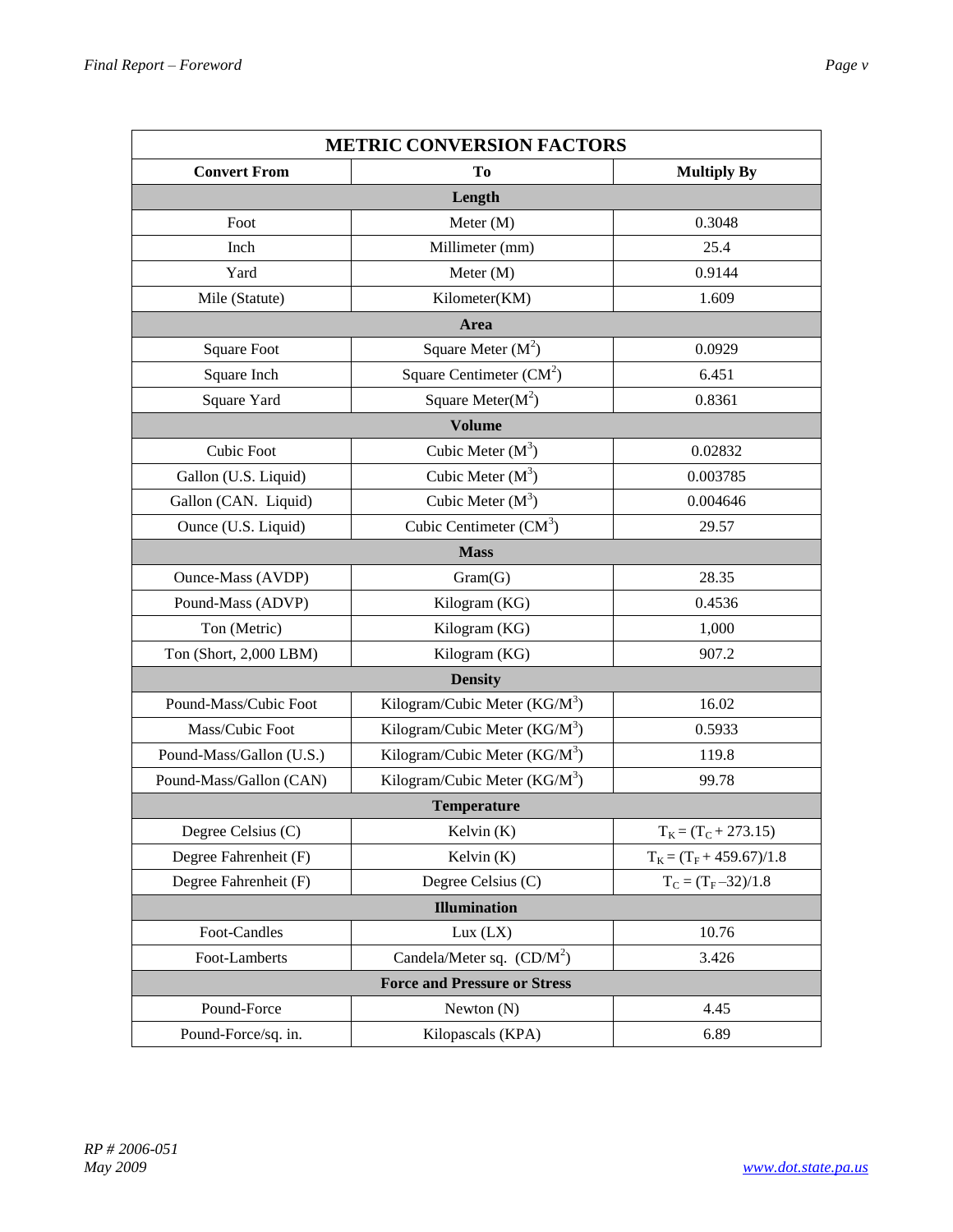### **EXECUTIVE SUMMARY**

The purpose of this research project is to evaluate the constructability and performance of Prismo Imprint synthetic overlays (manufacturer later changed to Ennis Paint, Inc.). Imprint is used for crosswalks, medians, bus zones and roadway hazard zones to provide increased warning to motorists and provide aesthetic improvements to the community. Imprint is being evaluated as an alternative to brick paver. This product can be installed in a few hours compared to days with brick pavers.

Imprint is a hot applied wearing course comprising of a synthetic asphalt based compound, incorporating pigment, graded rubber granules and granite aggregate, reinforced with metal and glass fibers.

The top layer of asphalt within the crosswalk area was milled to a depth of 0.75 to 1.25 inches. A furnace is used at site to melt and agitate the synthetic asphalt and coloring components. The molten imprint material is placed on the pavement and spread with a heated iron. Fine sand is spread over the recently laid asphalt and a metal mold is used to press the brick design.

The Imprint can be installed quickly and easily. The product's performance depends on the condition of the underlying pavement. The Imprint crosswalk is exhibiting some reflective cracking, but the pavement prior to milling had extensive alligator cracking with rutting. The road condition of the Imprint crosswalk is improved compared to the pavement leading up to the crosswalk. The Ennis Imprint product is recommended for approval and use by the Department.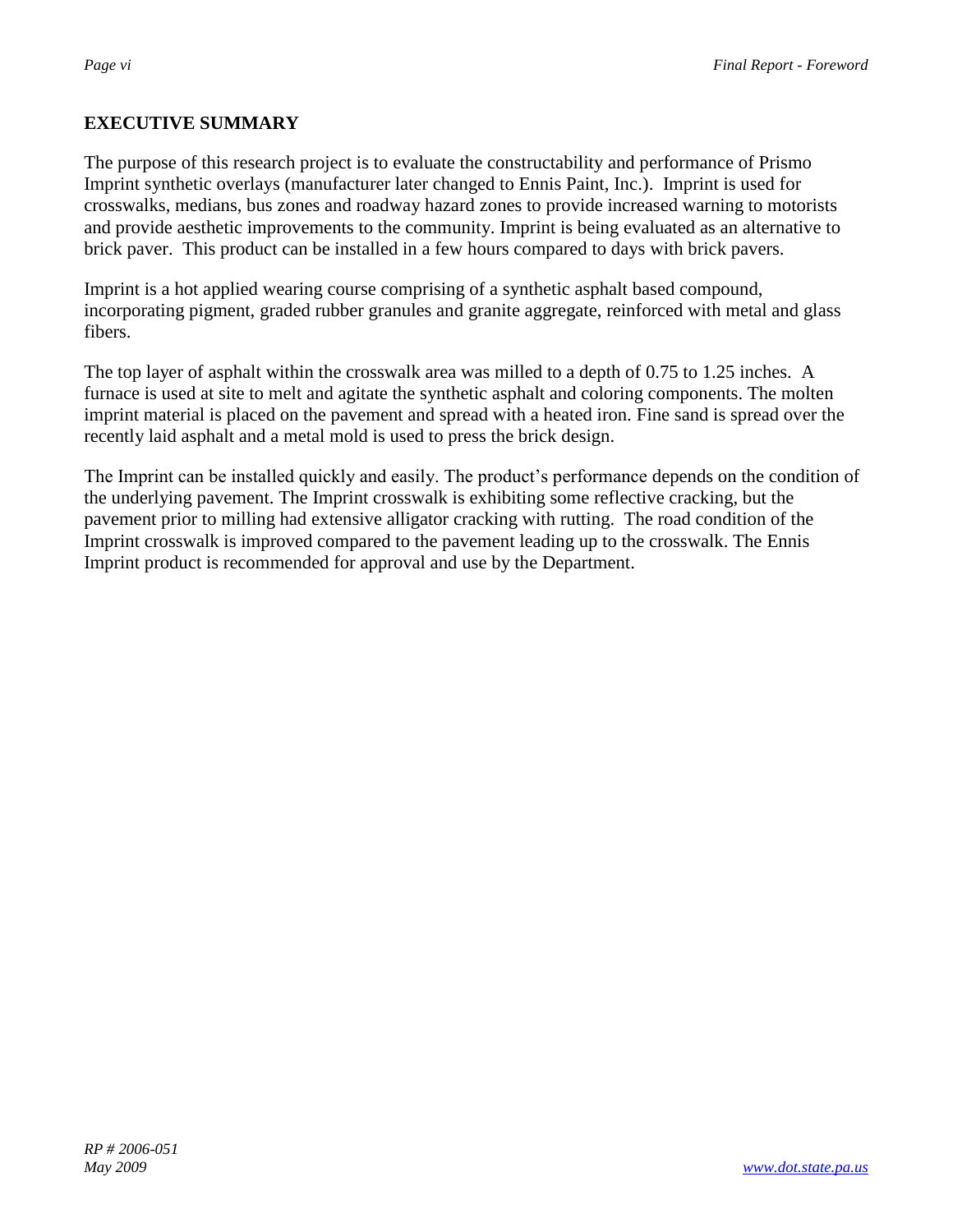*Final Report – Foreword Page vii*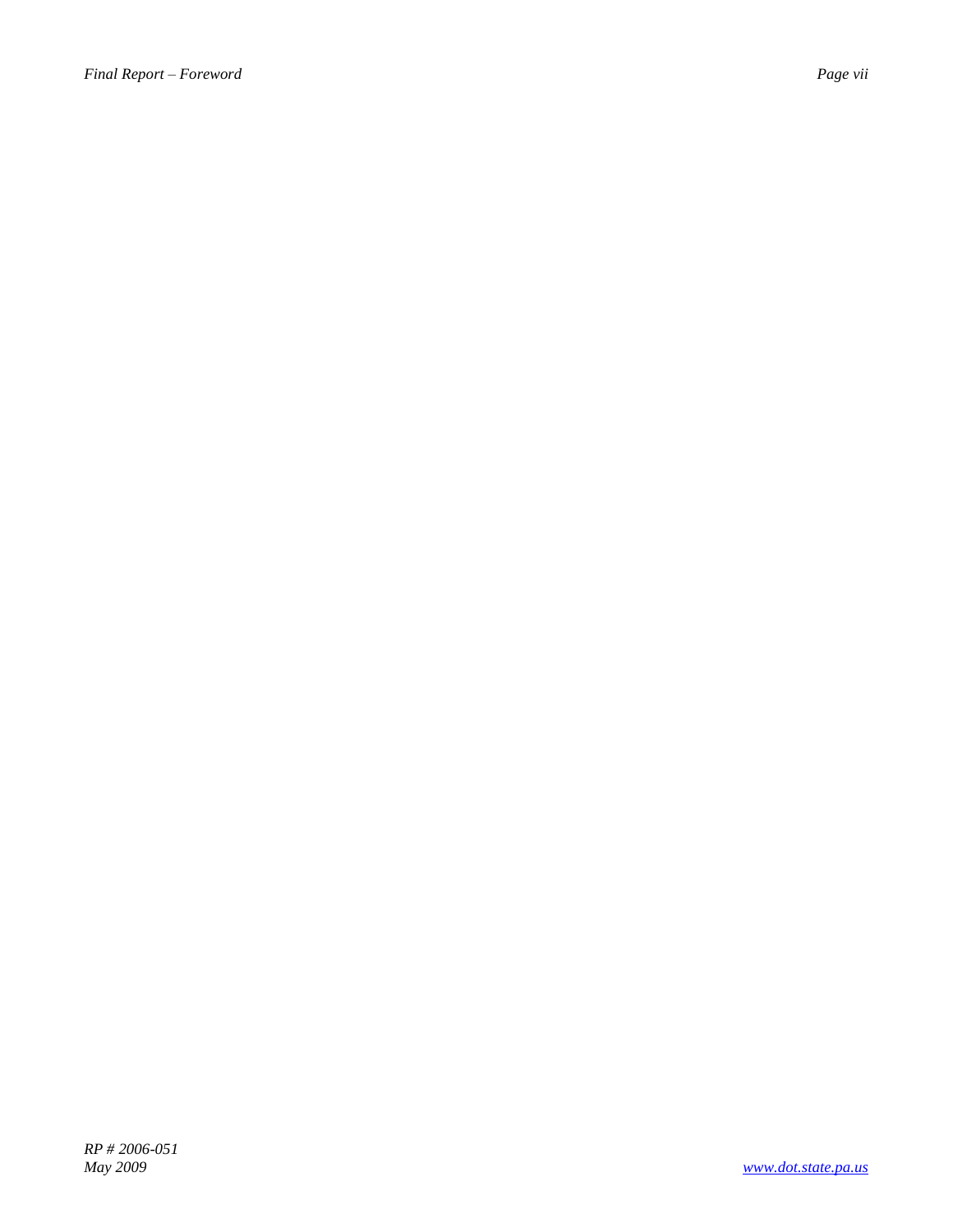# **Table of Contents**

# **List of Figures**

|--|

# **List of Photographs**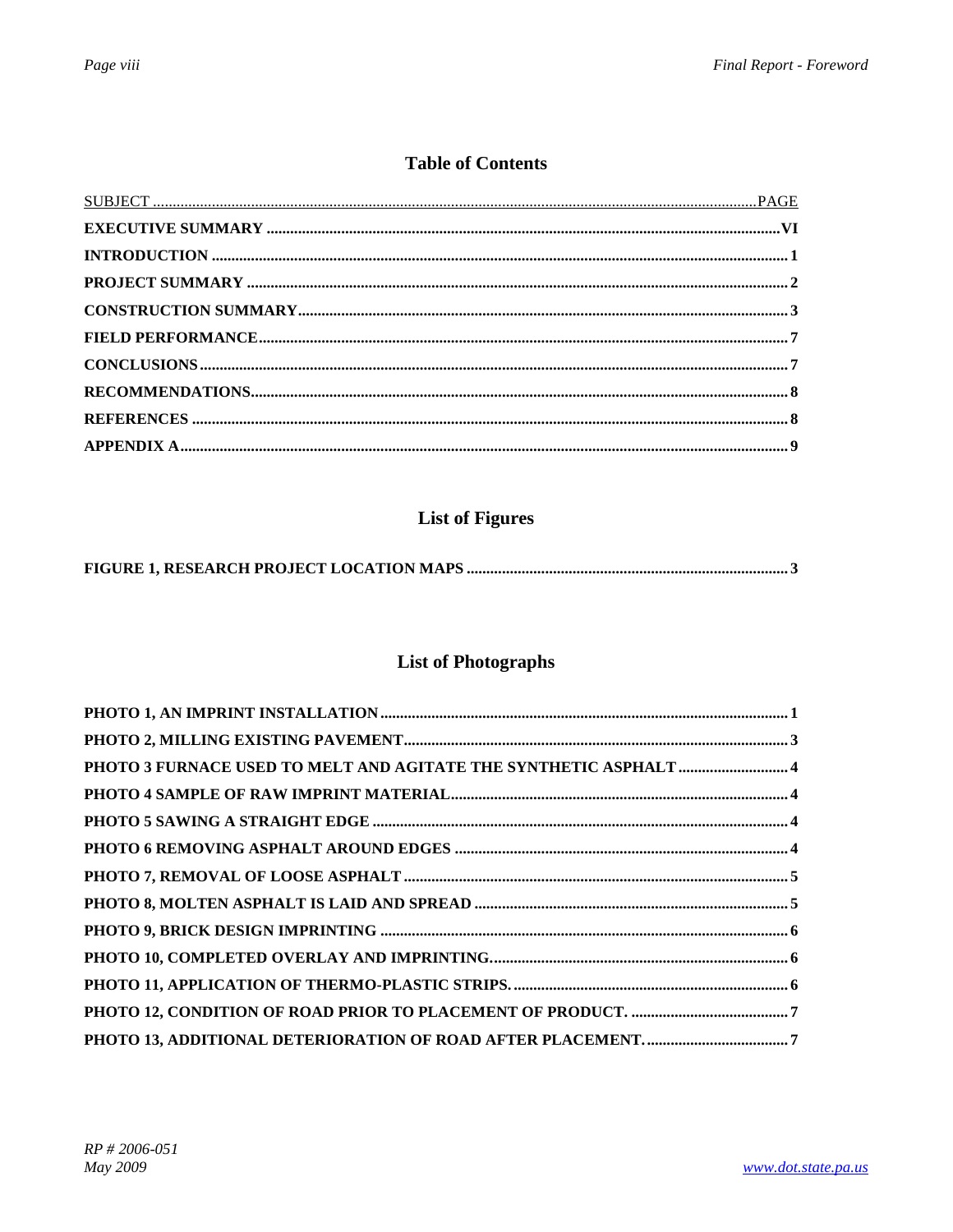*Final Report – Foreword Page ix*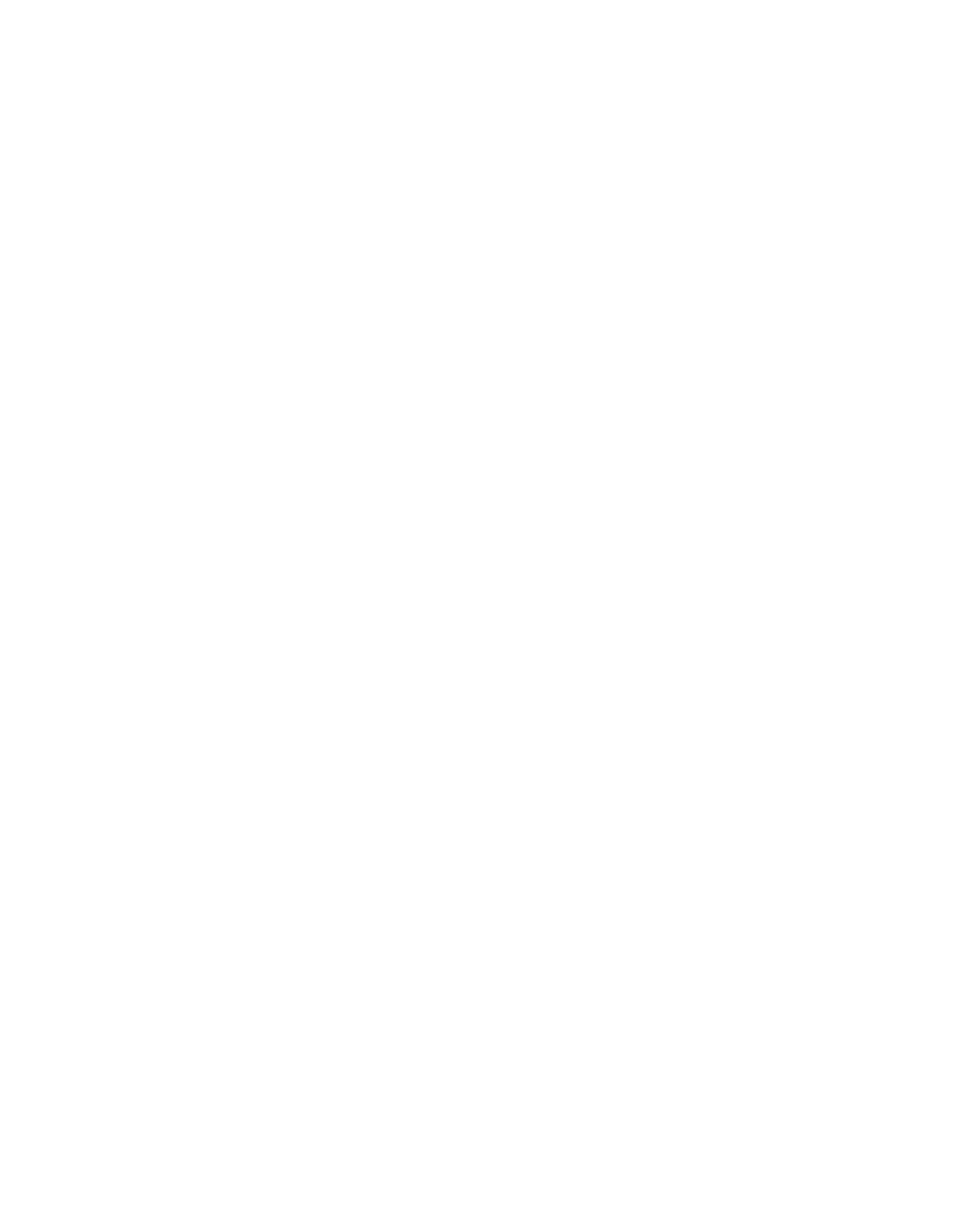# **INTRODUCTION**

The purpose of this project was to evaluate the effectiveness of Prismo's (manufacturer later changed to Ennis Paint, Inc.) synthetic imprint overlay. This product is used in crosswalks, medians, bus zones, and even roadway hazard zones, to provide adequate warning and increased traction for motorists, in addition to being aesthetically pleasing. The manufacturer claims the product has the following advantages: quick to install, requires no excavation, can be installed year round, exhibits full depth color as well as long lasting color, has high skid resistance and durability, and is cost effective, maintenance free, and aesthetically pleasing.

Imprint is a hot applied wearing course comprising of a synthetic asphalt based compound, incorporating pigment, graded rubber granules and granite aggregate, reinforced with metal and glass fibers.



#### **Photo 1, An Imprint Installation**

The product was evaluated in Engineering Districts 8-0 on Walnut Street in Camp Hill, PA.

PENNDOT is often responsible for road work in towns and urban areas where aesthetics are a concern. Crosswalks provide an opportunity to include aesthetic elements in these improvements. Block and brick pavers offer a pleasing appearance in these settings, but are slow to install and difficult to maintain.

Imprint is a synthetic, colored overlay manufactured by Ennis Paint, Inc., 5910 N. Central Expressway, Suite 1050, Dallas, Texas 75206. The Imprint is stamped with a pattern to give the effect of brick or block pavers (Photo 1). This project evaluated the installation and performance of the Imprint product in Pennsylvania. Imprint is expected to deliver appealing results in less installation time than brick, without the associated maintenance issues and with less risk to motorists and pedestrians in the event of material failure.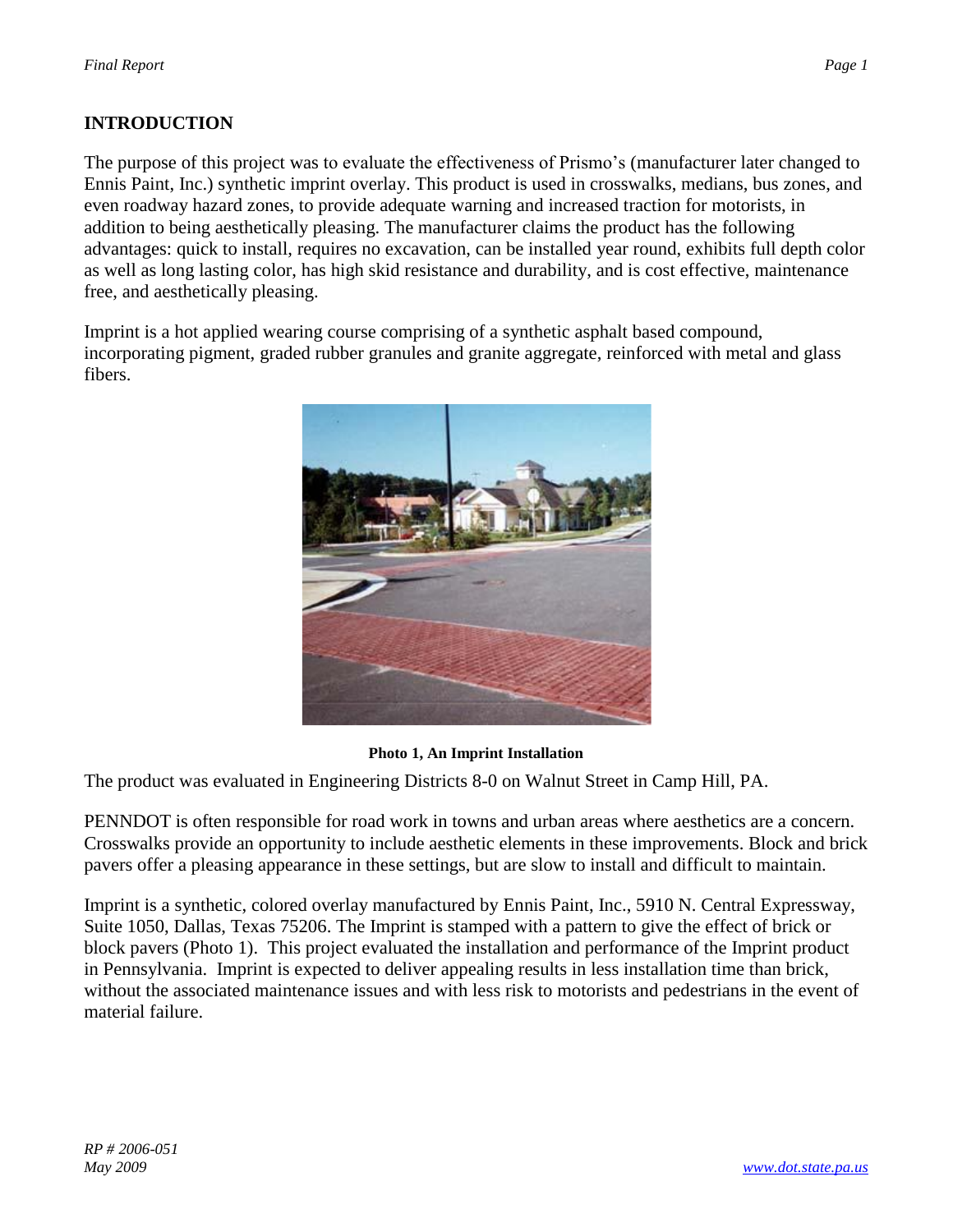# **PROJECT SUMMARY**

The initial placement of the Prismo Imprint synthetic overlays was monitored for any construction issues, through and including opening to traffic. A sample of unmelted material was collected to confirm selected material properties addressed by the product specifications (Appendix A). A sample duplicating the in-place material was also fabricated on-site on a piece of plywood measuring at least 18" by 18".

A distress survey was made of the sections before placement, and in the spring of 2008. The finished surface of the experimental sections will be inspected for snowplow damage, raveling, flushing, polishing, reflective cracking, and delamination.

The project is in Cumberland County in the borough of Camp Hill. The material and installation was donated for the research project. The average installation cost is \$135 per sq. yd. The crosswalk was placed at 2145 Walnut Street in front of the Camp Hill Borough office (Figure 1).

Installation was performed by Dynamic Surface Applications, Ltd. of Pennsdale, PA. Imprint was evaluated as a decorative wearing surface only, not as a traffic control device.

The Research Project Location

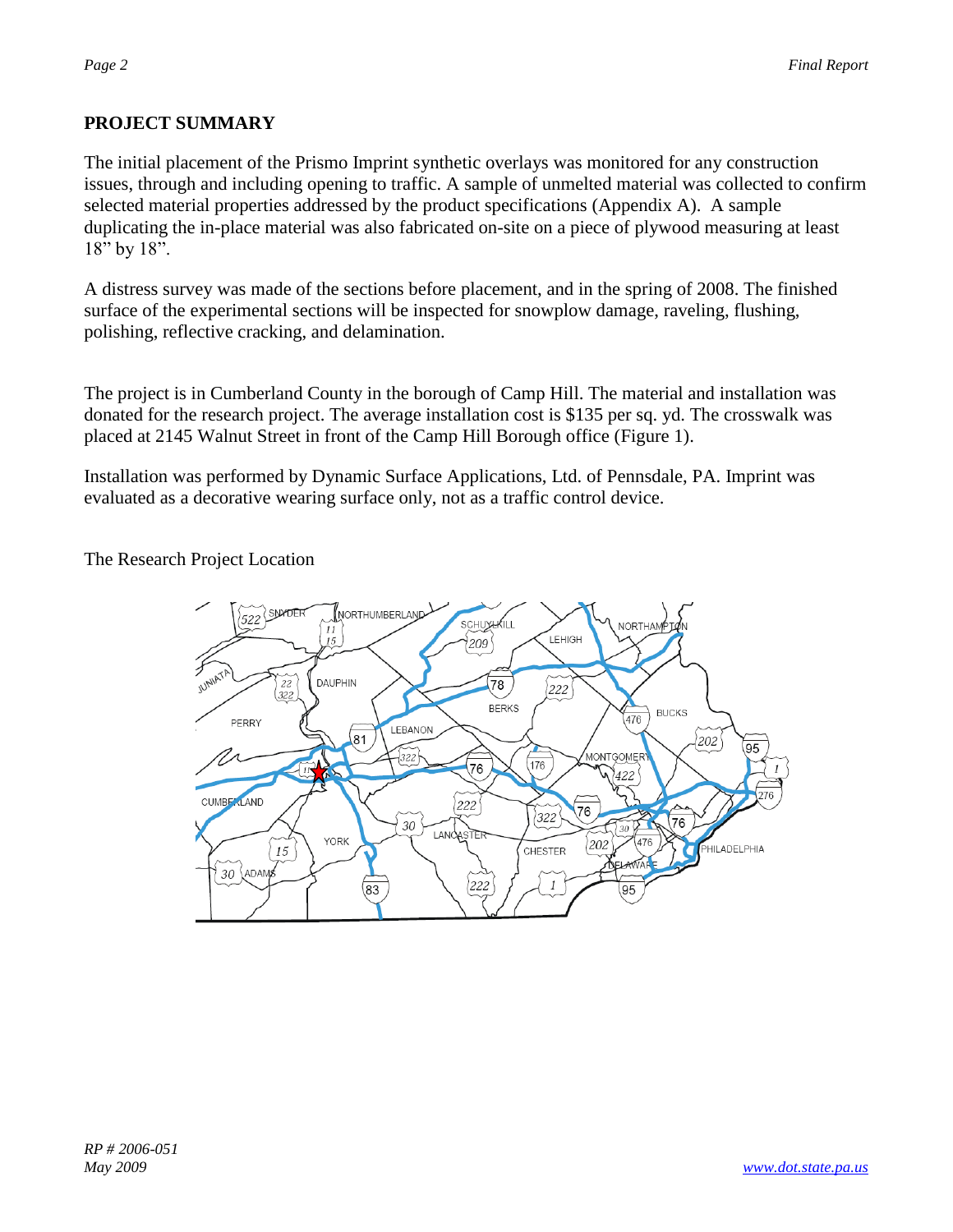

**Figure 1, Research Project Location Maps**

### **CONSTRUCTION SUMMARY**

Upon arriving at the project site on May 16, 2006, the laborers from Dynamic Surface Applications, Ltd. from Pennsdale began milling the top layer of asphalt off the old crosswalk location at an average depth ranging from 0.75 to 1.25 inches (Photo 2). It was noted that the condition of the pavement prior to milling was poor, with extensive alligator cracking, rutting, and block cracking. Although some installations are keyed in by milling only the edges of the crosswalk, the installation at Camp Hill was inlayed the full depth of the crosswalk.



**Photo 2, Milling existing pavement**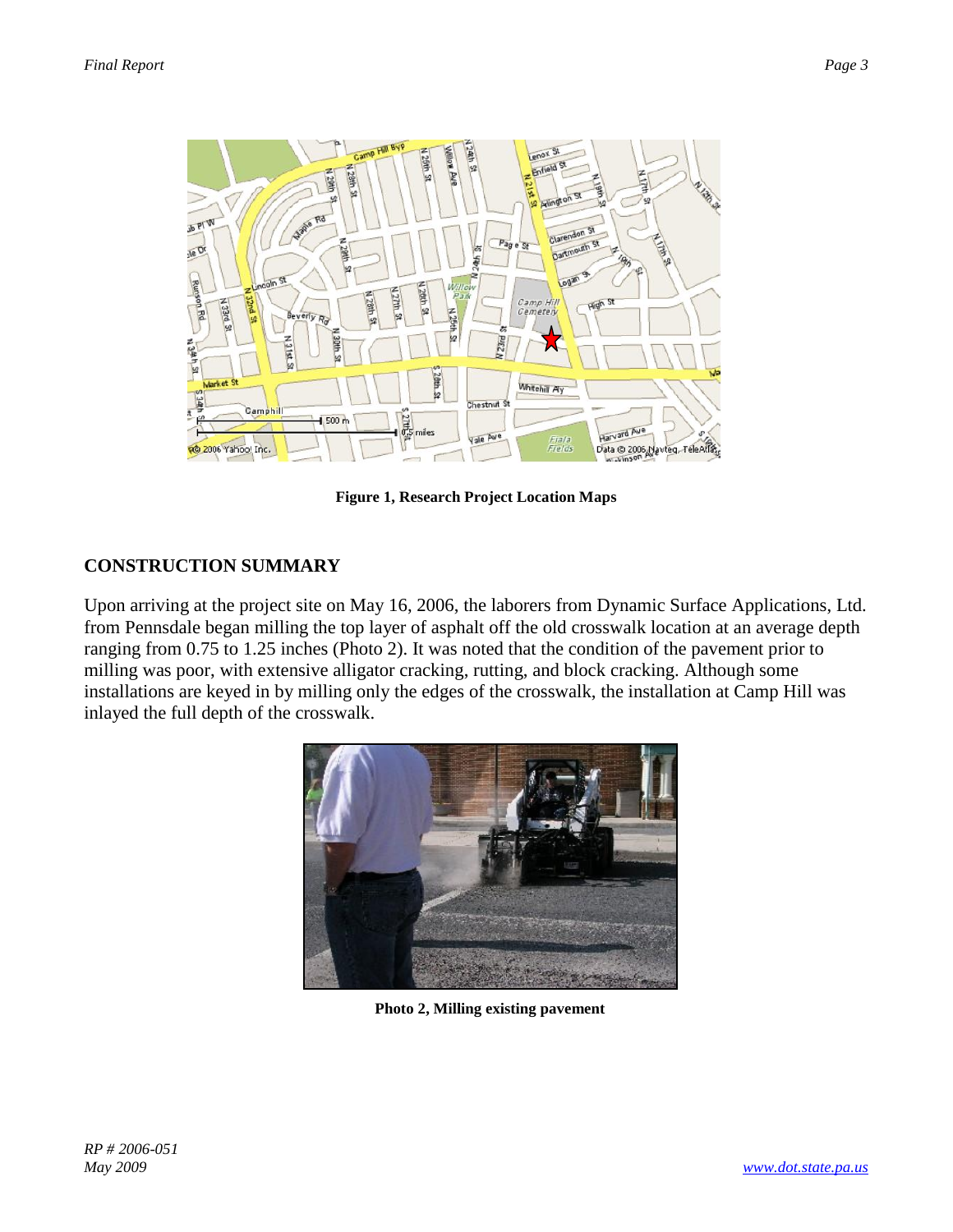Meanwhile a furnace was being used to melt (Photo 3) and agitate the synthetic asphalt (Photo 4) and coloring components to be used once the site was ready.





**Photo 3 Furnace used to melt and agitate the synthetic asphalt**

**Photo 4 Sample of raw Imprint material**

Then two straight lines perpendicular to the side-walk were cut with a saw (Photo 5) and remaining asphalt was chipped away using a jack-hammer (Photo 6).



**Photo 5 Sawing a straight edge**



**Photo 6 Removing asphalt around edges**

After this was completed it was noted that a large section of milled asphalt was loose and needed to be removed to provide a sounder base (Photo 7). A normal application is 5/8" to 1" in depth, however removing this additional material resulted in material depths up to 1  $\frac{1}{2}$ ". This could reduce the flexibility of the overlay.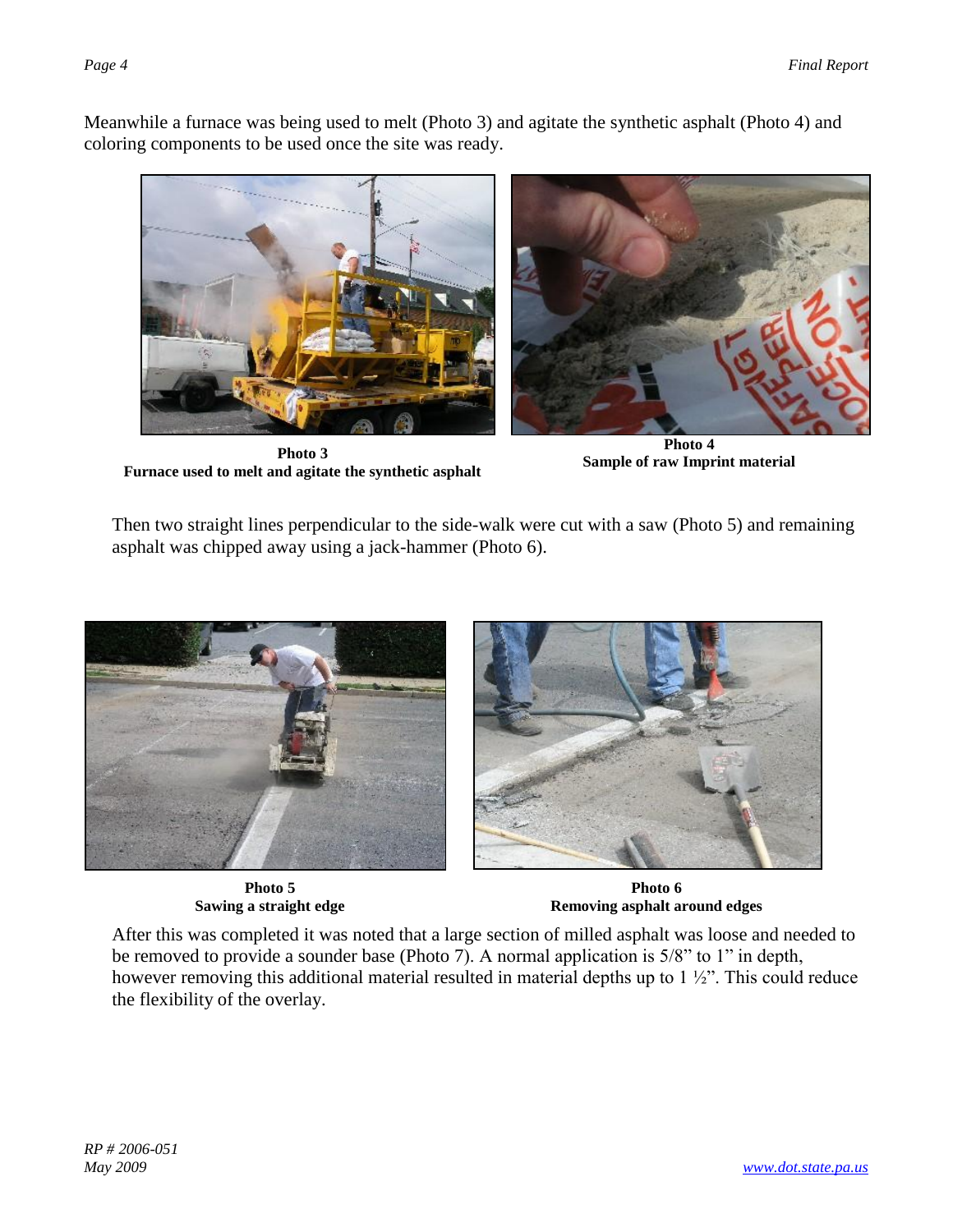

**Photo 7, Removal of loose asphalt**

Once all remaining asphalt had been removed, a power broom and a compressed air nozzle were used to clear the site of dust, rock and other debris in preparation for the overlay.

Now successfully milled, edged, and cleared the site was ready for the overlaying process to begin. Starting on one end of the crosswalk, the workers began dumping the molten Imprint material onto the pavement and spreading it with a heated iron. (Photo 8)



**Photo 8, Molten asphalt is laid and spread**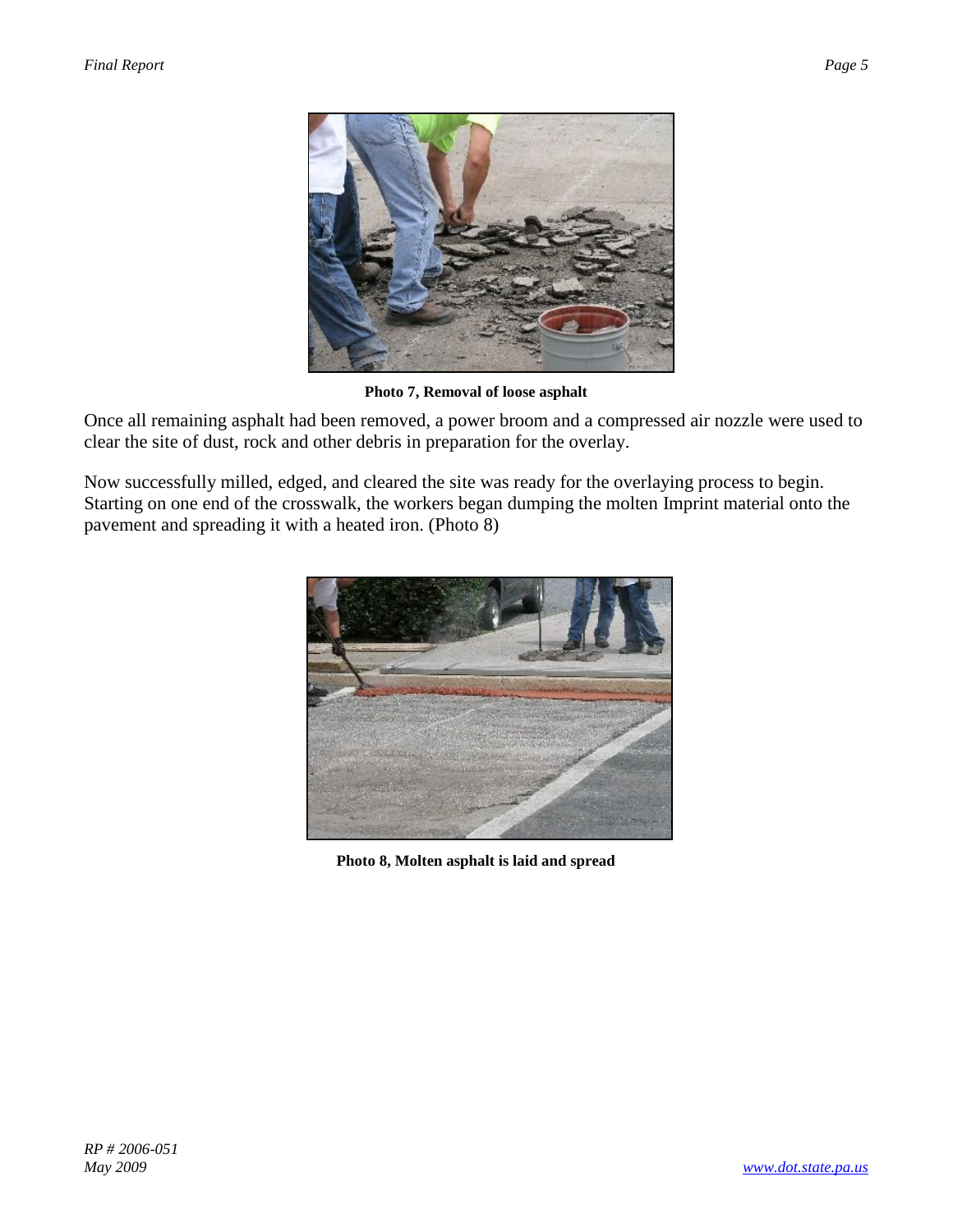Following that process, fine sand was spread over the recently laid asphalt, and then a metal mold was used to press a brick design into the hot material. (Photo 9)



**Photo 9, Brick design imprinting**



**Photo 10, Completed overlay and imprinting.**

Once the entire crosswalk surface had been imprinted, (Photo 10) excess sand was cleared and two white thermo-plastic strip borders were applied to the crosswalk (Photo 11).



**Photo 11, Application of thermo-plastic strips.**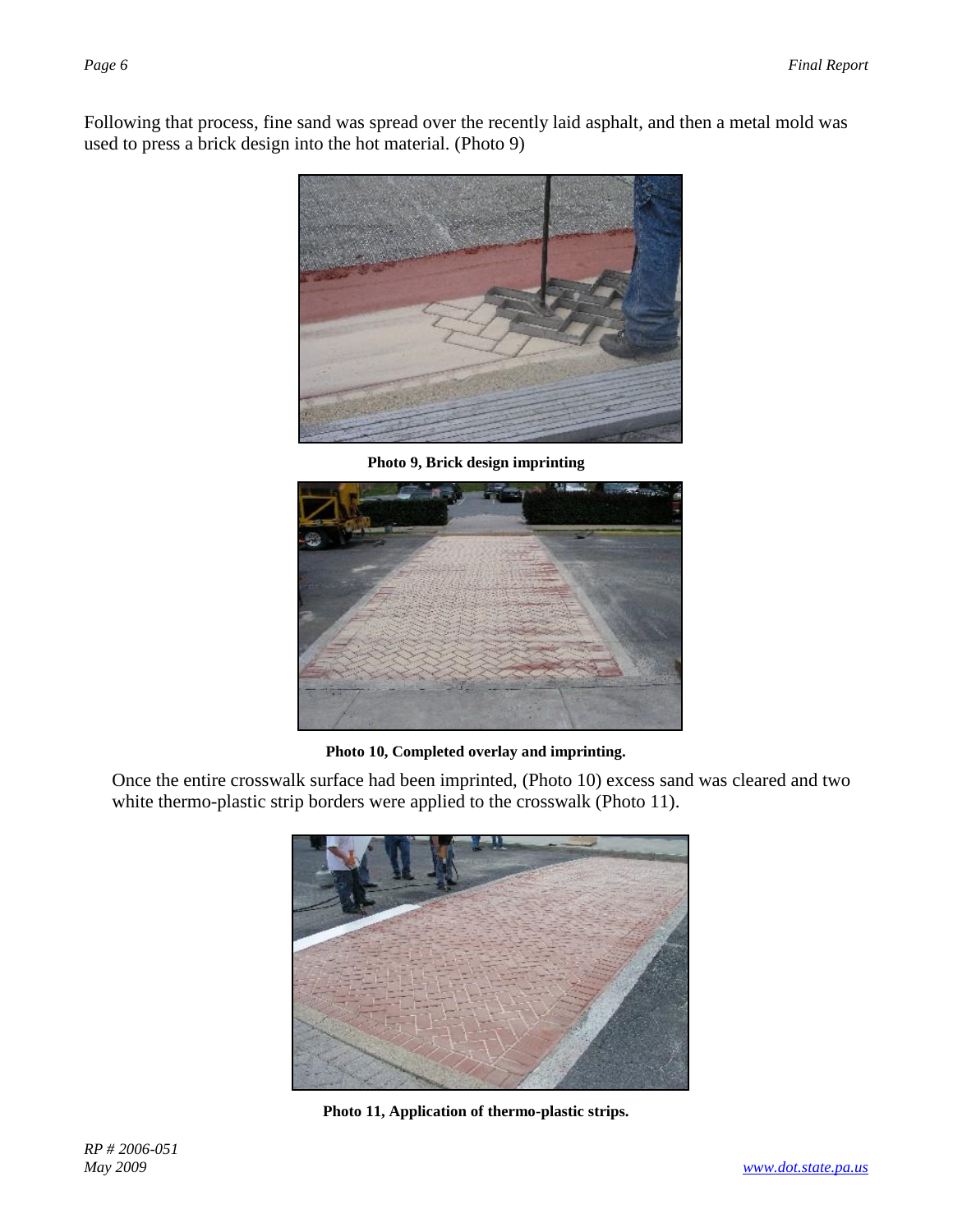The Imprint crosswalk exhibited reflective cracking in the areas where alligator cracking was present prior to milling. The road had cracking and rutting prior to milling and placing the Imprint product. Photo 12 shows the condition of the road prior to milling. Photo 13 shows the reflective cracking through the Imprint product.



**Photo 12, Condition of road prior to placement of product.**



**Photo 13, Additional deterioration of road after placement.**

### **CONCLUSIONS**

The product only performs as well as the underlying road surface. The crosswalk in Camp Hill has developed reflective cracks, but the Imprint is in better condition than the surrounding pavement.

If the objective for a community is to have a crosswalk treatment, then the Imprint is more economical and lower maintenance risk. Brick pavers have a longer installation time, than the Imprint product that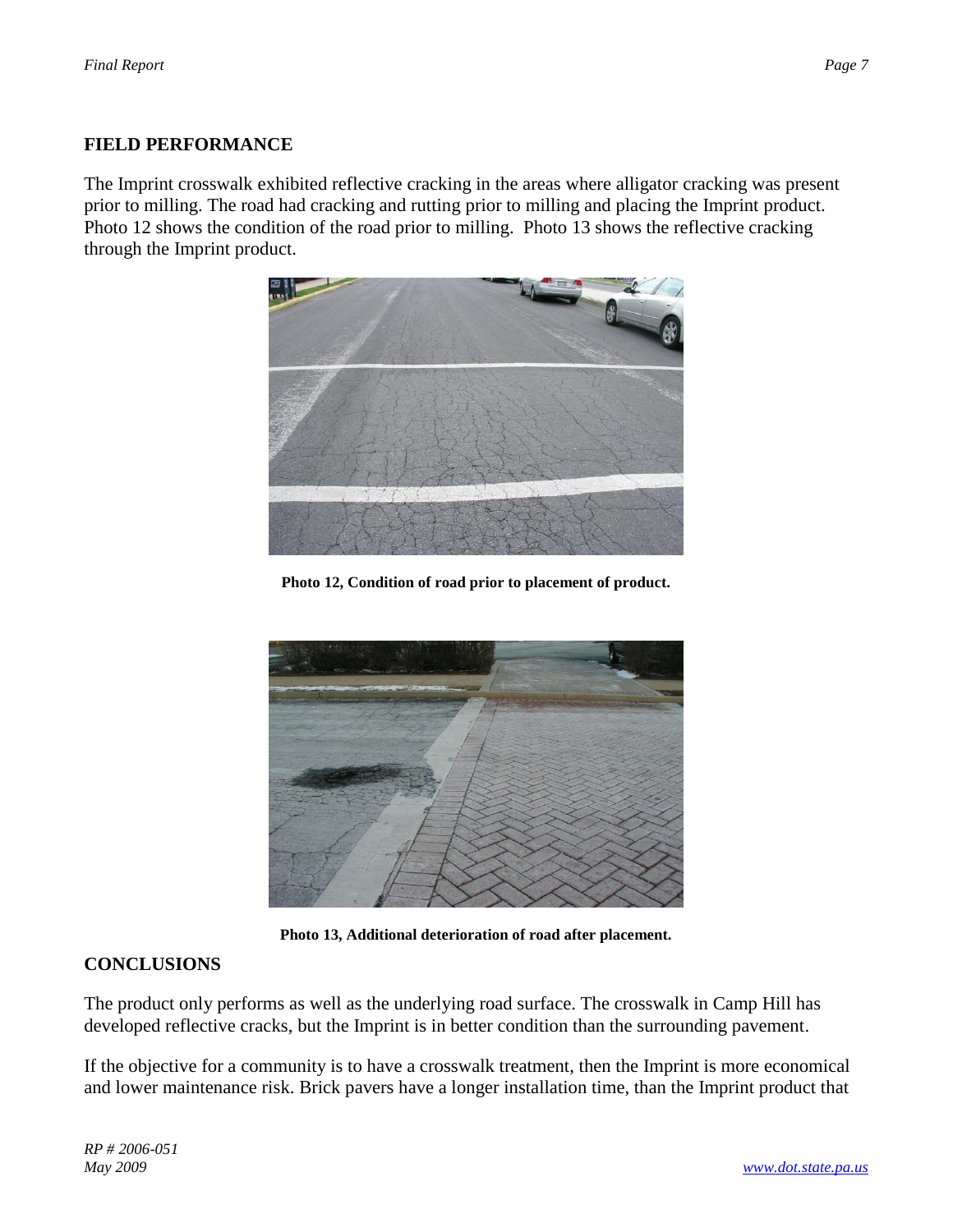can be installed in hours instead of days. If the brick pavers are not installed correctly, they can settle and shift.

During winter weather conditions, Imprint held the ice and snow in the crevices. A normal pavement crosswalk could be plowed clean. This freezing could cause the crosswalk to be more slippery than a normal crosswalk.

### **RECOMMENDATIONS**

Ennis Imprint is recommended for approval. The Imprint crosswalk will require additional work when a road surface is replaced. There will have to be breaks in the milling of the surface and paving of surface.

### **REFERENCES**

Ennis Paint, Inc. "Traffic Paint and Thermoplastic Road Markings". 2003-2006. (accessed May 2009) [<http://www.ennispaint.net/products/product.asp?ID=10>](http://www.ennispaint.net/products/product.asp?ID=10)

Dynamic Surfacing Applications, Ltd. "IMPRINT® Synthetic Surfacing". 2005. (accessed May, 2009) [<http://www.dsa-ltd.com/imprint.htm>](http://www.dsa-ltd.com/imprint.htm)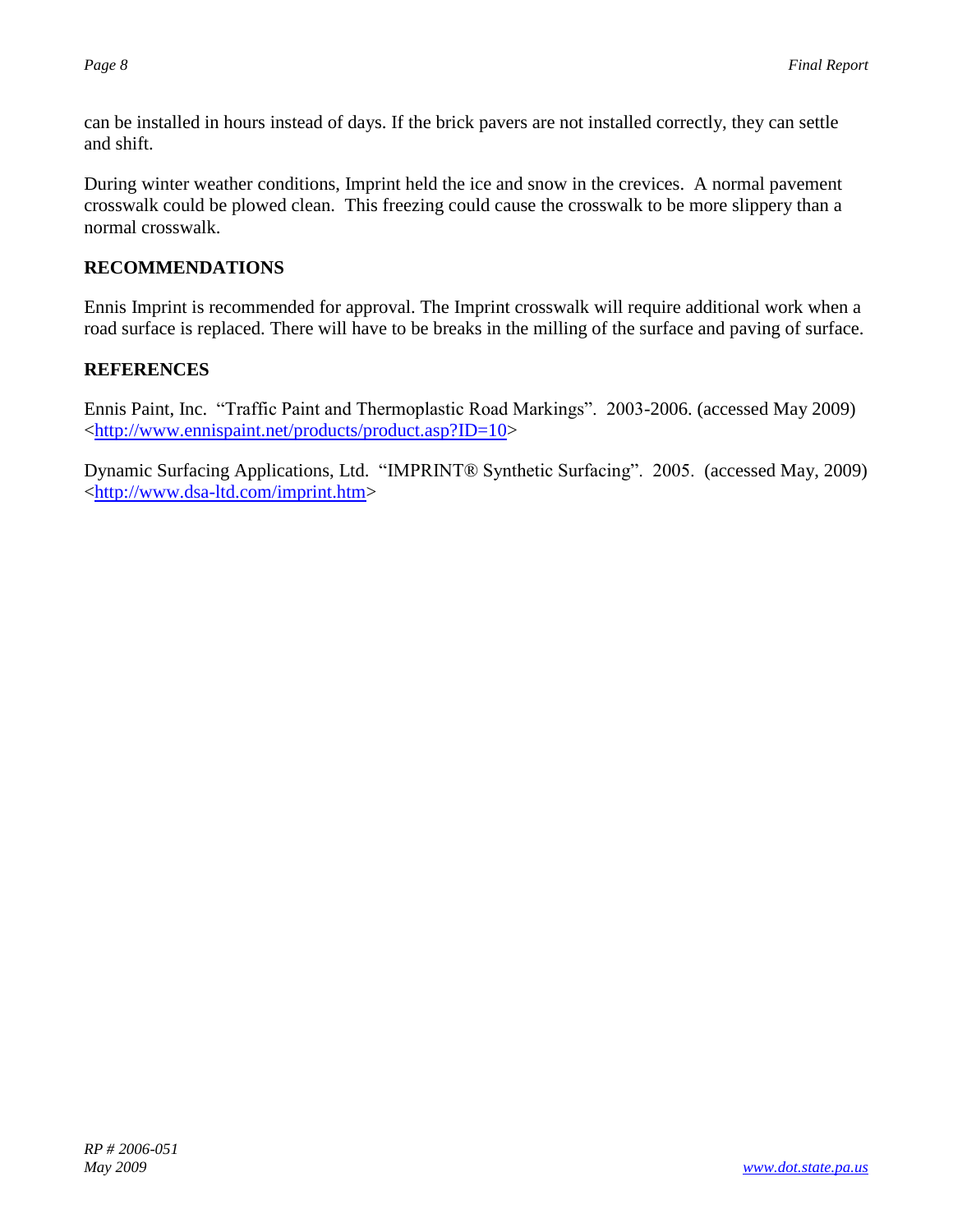### **APPENDIX A**

#### **INTEGRALLY COLORED HOT APPLIED SYNTHETIC ASPHALT CROSSWALKS**

**Description** – This work shall consist of the installation of <sup>3</sup>/4" thick Integrally Colored Hot Applied Synthetic Asphalt Crosswalks.

**Material –** Imprint® Grade 45

**Color**: To be determined by Project Owner

**Pattern**: To be determined by Project Owner

**Installation –** As indicated below. Modify as needed at the discretion of the installer to accommodate specific project details.

**Roadway Preparation**: Inspect road surface for detrimental deficiencies prior to the start of work. The surface is to be clean and dry. Any excessive contaminants like oil or grease are to be removed. Mark out and sawcut the crosswalk edge lines. This sawcut should be made at a depth of approximately 1".

For inlaid applications, the crosswalk area is to be milled to an average depth of  $\frac{3}{4}$ " with a cold planer. For raised applications, a keyway approximately 1" deep and 4"-10" wide needs to be cut along the edge line. Once complete, the installation area should be cleaned thoroughly with compressed air and a Hot Compressed Air (HCA) Lance, if necessary.

**Material Preparation**: Imprint material should be heated in a diesel-fired, air-jacketed horizontally mounted kettle with a minimum capacity of 4,000lbs. Pre-heat kettle to approximately 250°F and begin adding bags of material in 5-10 bag increments until full. When adding material to the kettle, add one packet of color per bag of material. Heat Imprint material to approximately 400°F. Be sure to maintain constant agitation and avoid overheating the material.

**Tool Preparation**: Heat the smoothing irons in a propane flame until red hot.

**Material Application**: Discharge the material into buckets treated with a suitable release agent and apply it in the desired area. Using the hot smoothing irons, spread the material to the desired thickness and tool it to a smooth bubble-free surface. If required, battens can be applied to the surrounding wearing course to aid in the determination of thickness. Once the desired surface texture has been achieved, apply a thin layer of dry silica sand to the surface.

If joining new material to some already in place, be sure to heat the existing material to a temperature of approximately 300°F with a propane torch before ironing the new material into place to ensure a tight bond and prevent joint shrinkage.

**Imprinting the Material**: Once the sand has been applied, begin imprinting the material with the appropriate mold. Press the mold into the material to a depth of .2"-.5" unless otherwise requested. Imprint in such a manner that the pattern is straight from beginning to end. Avoid excessive material